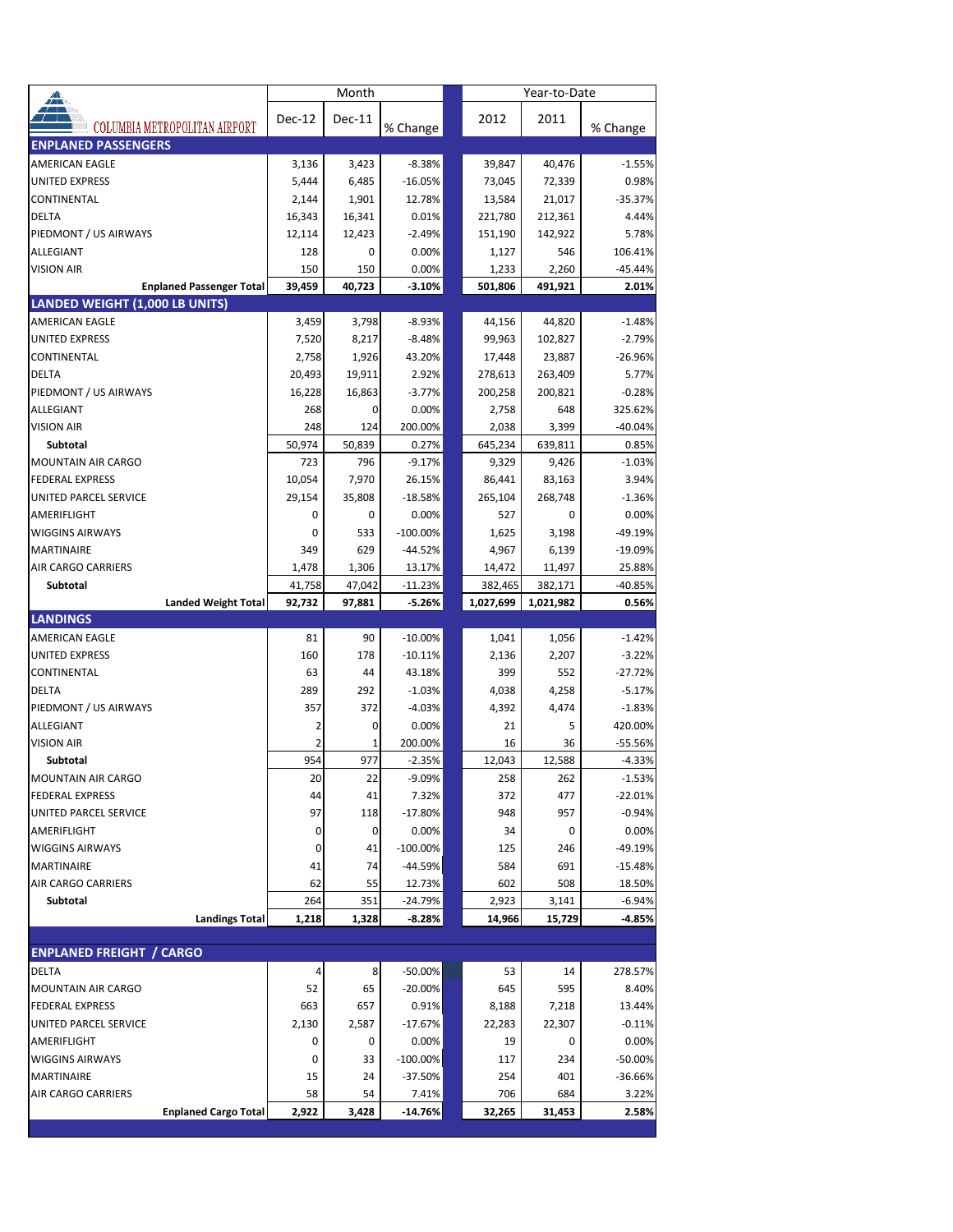## **MONTHLY ENPLANED PASSENGERS 2009-2012**

| 50000<br>47500<br>45000<br>42500<br>40000<br>37500<br>35000<br>32500<br>30000 | Jan    | Feb    | Mar    | Apr    | May    | Jun    | Jul    | Aug    | Sep    | Oct    | Nov    | Dec    | $-2011$<br>$-4 - 2012$ |
|-------------------------------------------------------------------------------|--------|--------|--------|--------|--------|--------|--------|--------|--------|--------|--------|--------|------------------------|
|                                                                               | Jan    | Feb    | Mar    | Apr    | May    | Jun    | Jul    | Aug    | Sep    | Oct    | Nov    | Dec    | <b>Grand Total</b>     |
| 2009                                                                          | 35,661 | 35,848 | 42,683 | 45,290 | 47,685 | 48,040 | 49,053 | 45,905 | 39,915 | 45,426 | 41,461 | 41,407 | 518,374                |
| 2010                                                                          | 35,739 | 32,645 | 39,942 | 44,627 | 45,370 | 44,112 | 43,647 | 41,920 | 40,611 | 44,536 | 41,033 | 38,416 | 492,598                |
| 2011                                                                          | 32,579 | 32,203 | 38,591 | 43,336 | 44,491 | 44,900 | 42,435 | 42,702 | 42,437 | 44,828 | 42,696 | 40,723 | 491,921                |
| 2012                                                                          | 35,690 | 36,618 | 42,290 | 44,931 | 44,462 | 44,358 | 41,347 | 45,589 | 40,292 | 43,899 | 42,871 | 39,459 | 501,806                |



|      | Jan       | Fer | Mar | Мау | Jur |  | ser | Nov | Dec                                                                                                                                      | Grand Total                                                                                                                         |
|------|-----------|-----|-----|-----|-----|--|-----|-----|------------------------------------------------------------------------------------------------------------------------------------------|-------------------------------------------------------------------------------------------------------------------------------------|
|      |           |     |     |     |     |  |     |     | 2009 13,462,000 10,006,000 14,284,000 11,706,000 12,412,000 11,766,000 12,004,000 10,762,000 11,624,000 12,148,000 10,006,000 14,284,000 | 147.012.000                                                                                                                         |
|      |           |     |     |     |     |  |     |     | 2010 10,108,000 10,796,000 12,252,000 11,634,000 10,780,000 11,906,000 11,010,000 11,090,000 11,498,000 11,212,000 10,712,000 15,026,000 | 138.024.000                                                                                                                         |
| 2011 | 8.954.000 |     |     |     |     |  |     |     |                                                                                                                                          | 9,612,000 12,508,000 10,540,000 10,488,000 11,784,000 10,018,000 11,094,000 10,974,000 10,434,000 11,330,000 13,696,000 131,432,000 |
| 2012 | 9.974.000 |     |     |     |     |  |     |     |                                                                                                                                          | 9,930,000 11,766,000 10,204,000 11,938,000 11,064,000 10,176,000 12,194,000 10,460,000 11,056,000 10,768,000 11,704,000 131,234,000 |



|      | Jan     | Feb     | Mar        | Apr     | Mav     | Jun     | Jul     | Aug     | Sen    | Oct    | Nov    | Dec         | <b>Grand Total</b> |
|------|---------|---------|------------|---------|---------|---------|---------|---------|--------|--------|--------|-------------|--------------------|
| 2009 | 120,399 | 113.235 | 115,695    | 118.528 | 106.891 | 103.739 | 108,474 | 101.179 | 95,091 | 98,384 | 88.327 | 113<br>.770 | 1,283,712          |
| 2010 | 89.186  | 78.781  | 93.615     | 93.351  | 82.421  | 84.311  | 84.275  | 85.426  | 81.931 | 83.530 | 83.922 | 106.308     | 1,047,057          |
| 2011 | 73.261  | 73.616  | 734<br>85. | 83.201  | 85.785  | 86.553  | 84.234  | 89.509  | 84.500 | 91.052 | 86.402 | 97.881      | 1,021,728          |
| 2012 | 78,544  | 76,255  | 83.616     | 82.018  | 90.270  | 86.327  | 85.913  | 94,119  | 82.513 | 87.790 | 87.602 | 92.732      | 1,027,699          |

**MONTHLY LANDED WEIGHT**